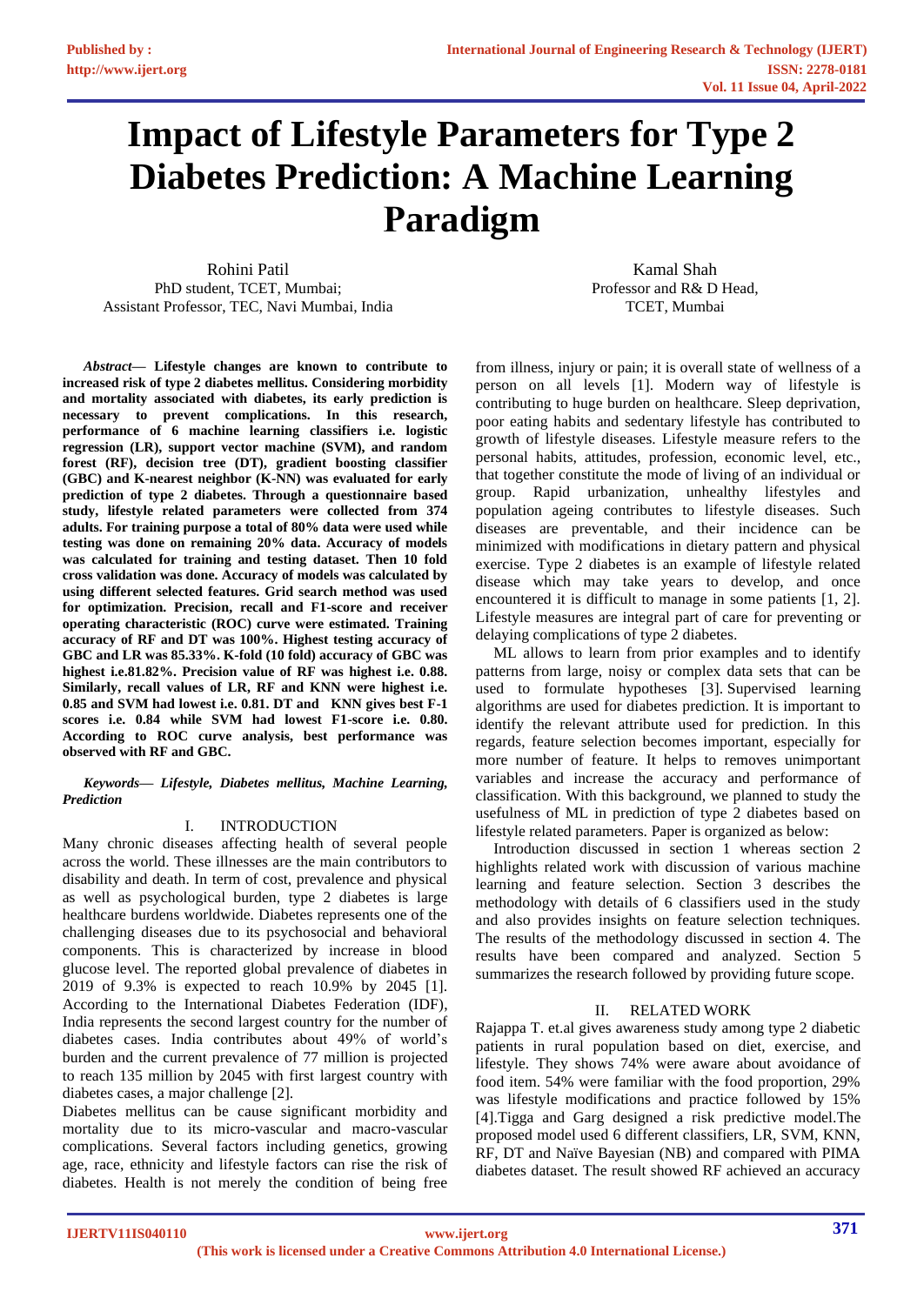of 94.1% [5].Sneha N and Gangil T developed a model using optimal feature selection algorithm. According to the results of their study, DT showed highest specificity of 98.20% whereas NB has best accuracy of 82.30% [6].Ayush A.et.al. done study on personal indicators. The author used CART model accuracy of 75% based on lifestyle and identified as blood pressure is a significant factor for the development [7].Olivera AR, et.al. Developed a model using 4 step and identified result of all ML algo and showed RF gives less accuracy while ANN, LR gives best result[8]. Dagliati A, et al. developed model for predicting complications due to diabetes using LR with stepwise feature selection algorithm having an accuracy of 83.8%[9].Hasan, et.al. proposed framework by applying preprocessing steps and feature selection for prediction of diabetes using classifiers DT, KNN, AdaBoost ,RF, XGBoost ,NB , and Multilayer Perceptron(MLP). Author developed weighted ensemble model on Pima dataset and showed ensemble classifier is the best classifier with highest AUC value as 0.950 [10].

 Haq, et.al designed a system on the clinical diabetes data set. For feature selection RF, filter based DT and Ada Boost used. The results are compared with wrapper feature selection and showed that the proposed feature selection achieved optimal accuracy [11].Chen, et.al used 3 different feature selection methods as RF-variable importance, Boruta, and RFE and The author used RF, SVM, KNN, and Linear Discriminant Analysis classifiers. Compared the result with and without feature selection methods and showed that random forest provided better result among them [12].Jahan, et.al designed a system of 555\*9 data size using MLP, DT and IBK algorithm to find the different levels of risk of diabetes on weka tool. The result showed that IBK gives best result for 12 fold cross validation with an accuracy 98.73% also proposed an Android application for awareness among people[13].Lama, et.al performed research for prediction of diabetes risk in middle aged people and they also highlighted the importance of stress along with other parameters including BMI, diet and tobacco consumption[14].Le,et.al have used SVM,DT,RFC,NBC,KNN and LR algorithms with feature selection using Adaptive Particle Swam Optimization and Grey Wolf Optimization method for diabetes prediction[15].Kumari, et.al. used PIMA dataset. In this study author used soft voting ensemble classifiers, RF,LR and Naïve Byes. Proposed algorithm provided an accuracy of 79.04% [16].As per the research performed by Birjais R, et.al. GB, LR and NBC are useful for prediction and diagnosis of diabetes. In this research GB provided an accuracy of 86% whereas accuracy of LR and NBC was 79% and 77% respectively on the PIMA dataset [17].Similar work has also done by other authors [18,19,20].However, only a few studies have focused dietary habit and lifestyle related information as well as most of the study done on PIMA diabetes dataset. We are addressing on these gaps in our proposed method.

# III. PROPOSED METHODOLOGY

## *3.1 Data Description*

In this research, we collected data from general adult population with more than 18 years of age using a self-

developed pre-validated questionnaire. The collected information was divided into 4 sections i.e. personal information including gender, age, weight, height and body mass index (BMI), exercise situation, eating habits and other lifestyle related parameters. The dataset consisted of a total of 374 instances out of which 87 were patients with diabetes and 287 were people without diabetes. Only personal information (without any identifying information) was collected for analysis with their consent. Table 1 shows detailed description of the dataset.

TABLE I. : DATASET DESCRIPTION

| <b>Features</b>              | <b>Description</b>                                     |  |  |
|------------------------------|--------------------------------------------------------|--|--|
| Gender                       | M/F                                                    |  |  |
| Age<br>Height<br>Weight      | Person age<br>Height (cm)<br>Weight (kg)               |  |  |
| <b>BMI</b>                   | Body mass index (Kg/m2)                                |  |  |
| Profession                   | Profession of a person                                 |  |  |
| Smoke                        | Specifies Yes/No                                       |  |  |
| Exercise                     | Specifies the exercise levels of a<br>person           |  |  |
| Cereal grains<br>consumption | Specifies consumption quantity of<br>cereals           |  |  |
| Salad consumption            | Specifies consumption quantity of<br>salad             |  |  |
| Cooked Vegetables            | Specifies consumption quantity of<br>cooked vegetables |  |  |
| Sweet                        | Specifies Yes/No                                       |  |  |
| Frequency of sweet           | Specifies frequency of sweet<br>consumption            |  |  |
| Refined Sugar                | Yes/No                                                 |  |  |
| Milk Product<br>Consumption  | Yes/No                                                 |  |  |
| Milk quantity                | Specifies consumption quantity of<br>milk              |  |  |
| Class Label                  | Diabetes / No diabetes                                 |  |  |

## *3.2 Model Architecture*

Overall methodology was divided in 3 phases. In phase I, preprocessing of data was done. A predictive model using 6 machine learning classifiers namely support vector machine (SVM), logistic regression (LR), random forest (RF), decision tree (DT) K-nearest neighbor (K-NN) and gradient boosting classifier (GBC) was used. In phase II , we applied feature selection techniques namely filter method-Select-K best method, Feature importance technique, Information gain, Correlation technique and hybrid method as recursive feature elimination (RFE).As selecting important features is the key for success of early diagnosis of diabetes, we calculated the performance of models using different selected features. The number of features providing highest accuracy for each model using all five feature selection methods was noted along with highest accuracy. Comparative analysis of feature selection technique was done.

In phase III, the model optimization was done using grid search method for all selected classifiers. Cross validation was done with 10 fold of the data in the grid search. The optimal hyper parameters were ranked based on their accuracy and "Area Under the Receiver Operating Characteristic Curve (ROC- AUC curve)". Figure 1 summarizes our study methodology.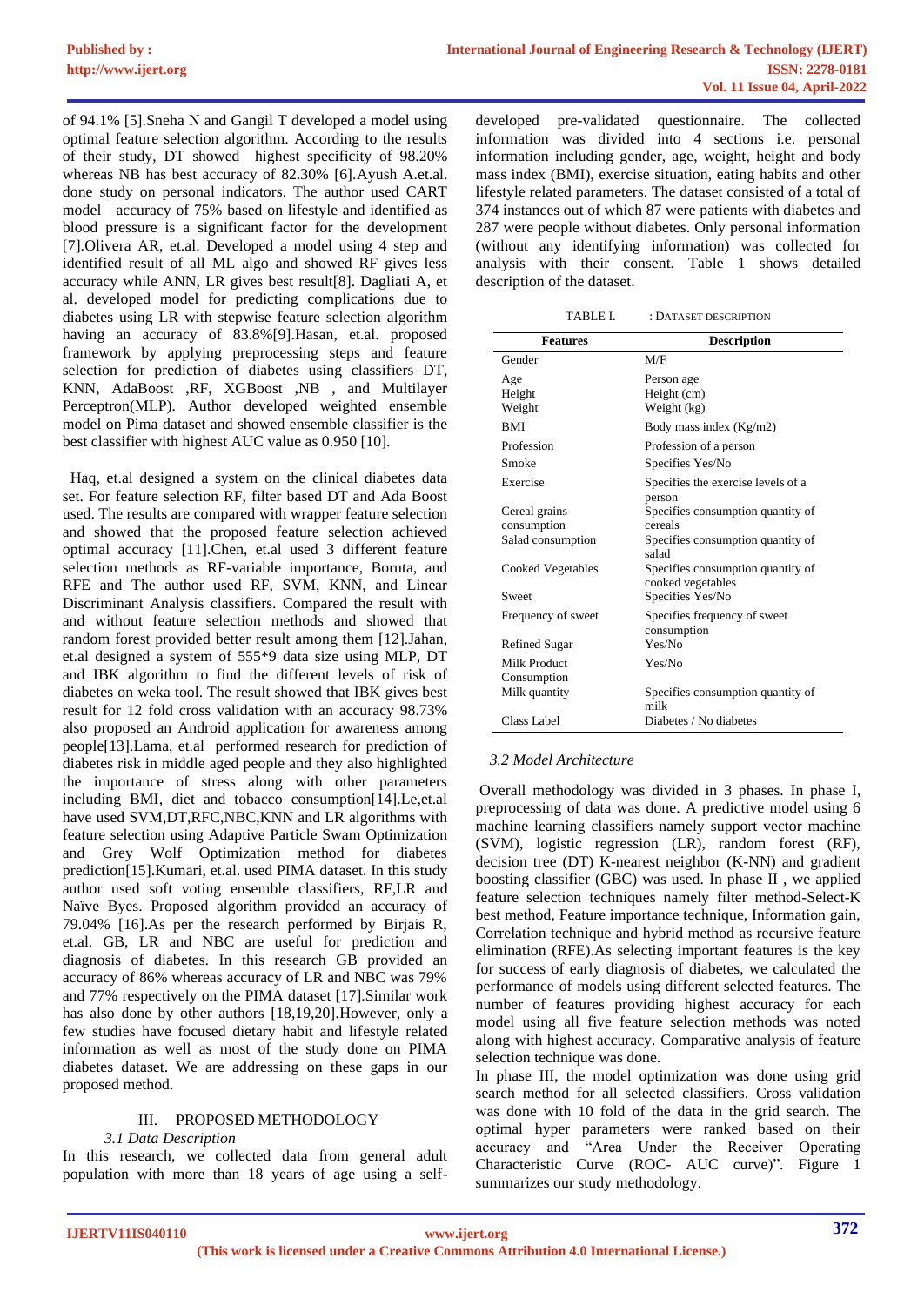

Fig. 1: Proposed methodology for lifestyle parameters

Performance measures including precision, recall and F1 measure were calculated and ROC curve was plotted for checking the robustness of the algorithms. The results of 6 models were compared based on these performance measures.

#### IV. PERFORMANCE ANALYSIS

The study included 374 participants with 16 feature columns. In order to check the efficiency and robustness of the model performance matrices including Accuracy, Precision, Recall and F1 score were used. These matrices are derived using following equations.

$$
Accuracy = \frac{\tau p + \tau n}{\tau n + \tau p + \epsilon p + \epsilon n}
$$
 (1)

$$
Precision = \frac{rp}{rp + rp} \tag{2}
$$

$$
Recall = \frac{rp}{rp + rn} \tag{3}
$$

$$
F1score = 2 \times \frac{Precision * Recall}{Precision + Recall}
$$
 (4)

## Where,

True positive  $(Tp)$  the instances are true (T) while they are (T)

True negative  $(Tn)$  the instances are false (F) while they are (F).

False negative  $(Fn)$  the instances are (F) while they are (T).

False positive  $(Fp)$  the instances are s (T) while they are (F). Receiver operating characteristic (ROC) curve was plotted for different algorithms for comparison of true positive rate (TPR) to the false positive rate (FPR).



Fig. 2: Accuracy comparison of different classification algorithms

#### TABLE II. FEATURE SELECTION ACCURACY COMPARISON ON VARIOUS METHODS

| <b>Classifier</b> | <b>RFE</b> | Select K-<br><b>Best</b> | Feature | mportance Correlation | <b>Information</b><br>Gain |
|-------------------|------------|--------------------------|---------|-----------------------|----------------------------|
| RF                | 80.75      | 80.24                    | 80.53   | 78.62                 | 80.51                      |
| <b>GBC</b>        | 82.92      | 79.16                    | 79.96   | 78.62                 | 80.23                      |
| <b>SVM</b>        | 80.23      | 81.31                    | 81.85   | 81.31                 | 82.39                      |
|                   |            |                          |         |                       |                            |
| <b>KNN</b>        |            | 80.24                    | 80.24   | 80.24                 | 80.24                      |
| LR.               | 80.24      | 79.95                    | 80.48   | 80.48                 | 80.48                      |
| DT                | 81.57      | 76.22                    | 78.07   | 77.04                 | 76.74                      |

The accuracies after feature selection methods for corresponding machine learning algorithms are shown in Table 2. Accuracy comparison by applying feature selection and K-fold comparison are shown in Fig. 3.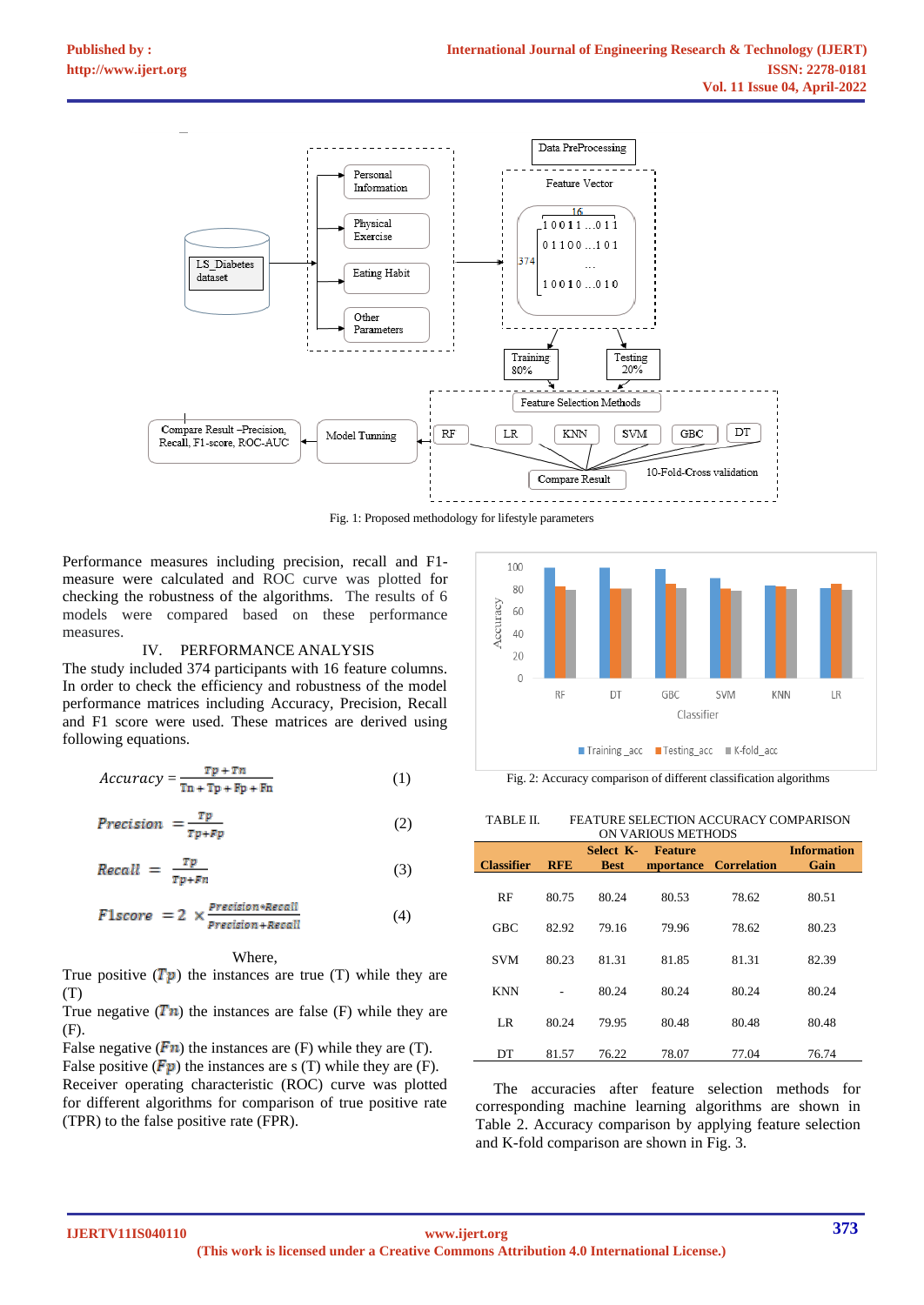



Fig. 3: Comparison of with and without feature selection accuracy

After feature selection, LR, RF, GBC, DT, SVM, K-NN provided accuracy of 80.48%, 80.75%, 82.92%, 81.57%, 82.39% and 80.24%.

From the proposed pipeline i.e. After applying the grid search as an optimization technique, the respective accuracies of classifiers were 85.33%, 84%, 85.33%, 85.33%, 84% and 81.33% respectively. The best performance for the prediction of diabetes is achieved by GBC,LR and KNN model shown in below fig.4.



Fig. 4: Comparison of k-fold, feature selection and hypertuning accuracy

TABLE III. : STATISTICAL ANALYSIS OF VARIOUS CLASSIFIERS

|             |                  |        |          | Roc-Auc |
|-------------|------------------|--------|----------|---------|
| Methodology | <b>Precision</b> | Recall | F1-score | score   |
| RF          | 0.88             | 0.85   | 0.82     | 92.8%   |
| <b>GBC</b>  | 0.84             | 0.84   | 0.81     | 92.49%  |
| LR          | 0.86             | 0.85   | 0.83     | 87.52%  |
| K-NN        | 0.85             | 0.85   | 0.84     | 85.55%  |
| DТ          | 0.84             | 0.84   | 0.84     | 82.5%   |
| <b>SVM</b>  | 0.80             | 0.81   | 0.80     | 81.74%  |

Table 3 shows statistical analysis of various classifiers. Here weighted average values are to be considered. Precision

value of RF was highest i.e. 0.88 while that of SVM was 0.80. Similarly, recall values of RF,LR and KNN were highest i.e. 0.85. Recall values of SVM were lowest i.e. 0.81. SVM had lowest F1-score i.e. 0.80 whereas highest F1- score was observed with KNN and DT i.e.0.84 Overall, RF and GBC gives good result. Below fig.5 shows ROC curve analysis with highest value achieved by RF and GBC model.



### V. CONCLUSION AND FUTURE WORK

We performed a study to develop predictive model for estimation the risk of type 2 diabetes mellitus using machine learning algorithms based. The dataset consisted of demographics and lifestyle related parameters of 374 people with or without diabetes. In this paper, we compared 6 classifiers method Random Forest (RF), Gradient Boosting Classifier (GBC), Support Vector Machine (SVM), K-Nearest Neighbors (KNN), and Decision Tree (DT). We combine those ML method with various features selection method Select K-best, Feature importance, Correlation, Information gain and Recursive feature elimination to select the best classifiers method based on various measures. GBC with RFE as feature selection method provided an accuracy of 82.92%. RF showed best performance model by achieving an AUC value of 92.8%. Overall, RF, LR and KNN provided best accuracy of 85.33%.

Performance measures in our study suggest lifestyle related parameters are the risk factor for the development of type 2 diabetes mellitus. Strategies for avoiding junk food, doing regular exercise should be employed in the high risk population for reducing risk of type 2 diabetes development.

# DECLARATION OF COMPETING INTEREST

The authors declare that they have no known competing financial interests or personal relationships that could have appeared to influence the work reported in this paper.

#### REFERENCES

- [1] WHO Homepag[e,http://www.who.int/en/news-room/fact](http://www.who.int/en/news-room/fact-sheets/detail/diabetes%20accessed%202019/02/21.)[sheets/detail/diabetes accessed 2019/02/21.](http://www.who.int/en/news-room/fact-sheets/detail/diabetes%20accessed%202019/02/21.)<br>IDF Homenage. https://www
- [2] IDF Homepage, [https://www.idf.org/our-network/regions](https://www.idf.org/our-network/regions-members/south-east-asia/.../94-india.html%20accessed%20on%2022nd)[members/south-east-asia/.../94-india.html accessed 2](https://www.idf.org/our-network/regions-members/south-east-asia/.../94-india.html%20accessed%20on%2022nd)019/02/22.
- [3] Saikat Dutt, Amit Kumar Das: Machine Learning. Pearson Education, India (2018).

**IJERTV11IS040110**